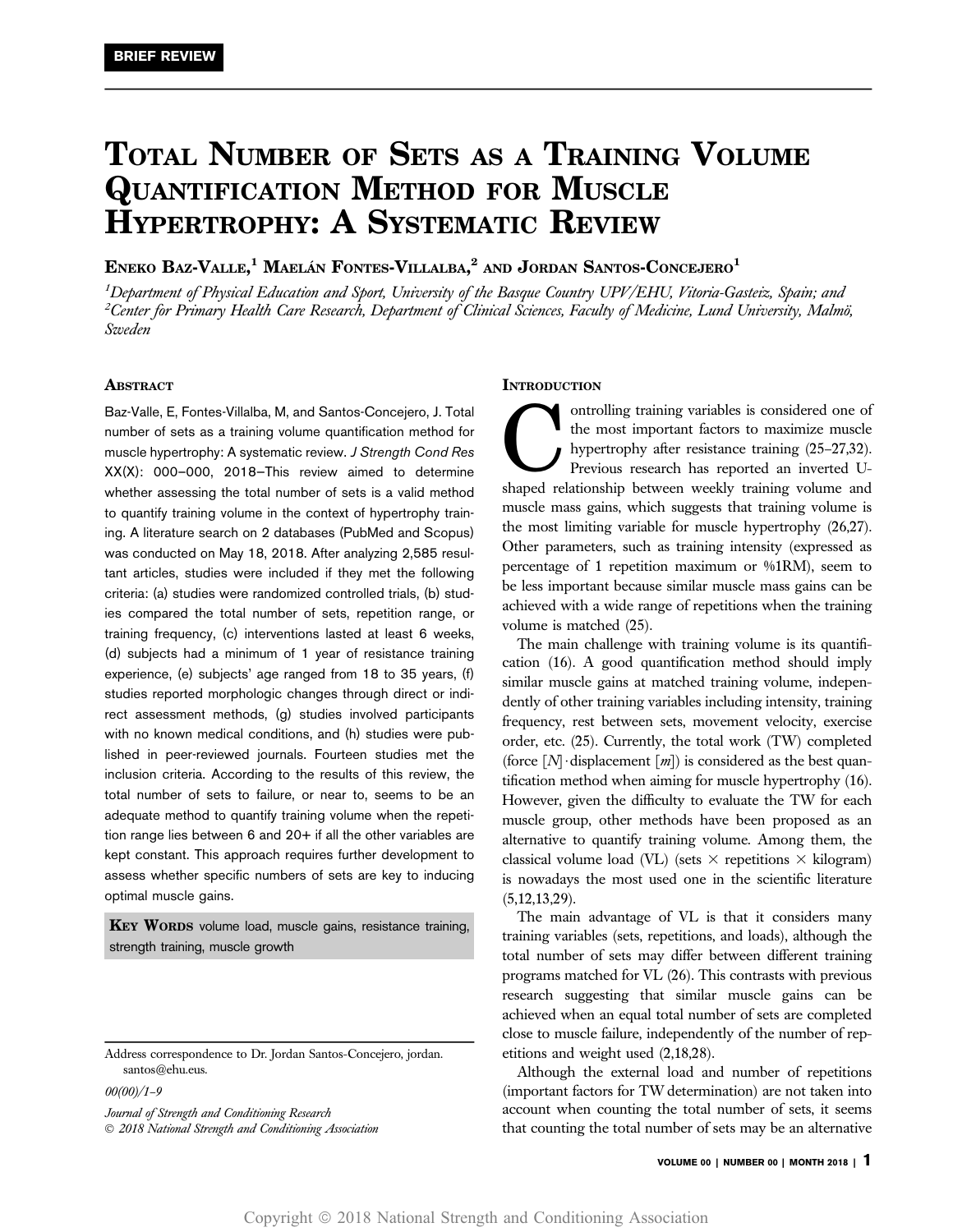and easier quantification method for athletes aiming at muscle hypertrophy (2,23,28).

To date, whether the total number of sets is an effective quantification method for training volume is yet to be explored. Thus, the aim of this systematic review was to analyze training programs with different arrangement of number of sets, repetition range, and training frequency to determine whether assessing the total number of sets is a valid method to quantify training volume in the context of hypertrophy training.

# **METHODS**

# Procedures

A literature search was conducted on May 18, 2018. The following databases were searched: PubMed and Scopus. Databases were searched from inception up to May 2018, with no language limitation. Citations from scientific conferences were excluded.

Literature Search. The literature search was conducted in accordance with the Preferred Reporting Items for Systematic Reviews and Meta-analyses (PRISMA) guidelines. In each database, the title, abstract, and keyword search fields were searched. The following keywords, combined with Boolean operators (AND/OR), were used: Muscles AND hypertrophy OR "muscle thickness" OR "cross-sectional area" AND "resistance training" AND (volume OR growth OR training). "Muscles" and "hypertrophy" are MeSH terms. No additional filters or search limitations were used. After conducting the initial search, the reference lists of articles retrieved were then screened for any additional articles that had relevance to the topic.

Inclusion Criteria. Studies were eligible for further analysis if the following inclusion criteria were met: (a) studies were randomized controlled trials comparing different groups with the number of sets explicitly reported, with the same load assignment (%RM or XRM) and without the use of external implements (i.e., pressure cuffs, hypoxic chamber, etc.), (b) studies compared the total number of sets, repetition range, or training frequency, (c) interventions lasted at least 6 weeks, (d) subjects had a minimum of 1 year of resistance training experience, (e) subjects' age ranged from 18 to 35 years, (f) studies reported morphologic changes using dual-energy x-ray absorptiometry (DXA), magnetic resonance imaging (fMRI), ultrasounds, air displacement plethysmography (ADP), or skinfolds, (g) studies involved participants with no known medical conditions or injuries impairing training capacity, and (h) studies were published in peer-reviewed journals.

Two independent observers reviewed the studies and then individually decided whether inclusion was appropriate. In case of disagreement, a third observer was consulted. A flow chart of the search strategy and study selection is shown in Figure 1.

Study Quality. Oxford's level of evidence (20) and the Physiotherapy Evidence Database (PEDro) scale (7,14) were used by 2 independent observers to assess the methodological quality of the studies included in the systematic review. Oxford's level of evidence ranges from 1a to 5, with 1a being systematic reviews of high-quality randomized controlled trials and 5 being expert opinions. The PEDro scale consists of 11 different items related to scientific rigor. Given that the assessors are rarely blinded, and that is impossible to blind the participants, and investigators in supervised exercise interventions, items 5–7, which are specific to blinding, were removed from the scale (25). With the removal of these items, the maximum result on the modified PEDro 8-point scale was 7 (the first item is not included in the total score) and the lowest, 0. Zero points are awarded to a study that fails to satisfy any of the included items and 7 points to a study that satisfies all the included items.

# **RESULTS**

# Studies Selected

The search strategy yielded 2,585 studies as presented in Figure 1. Another 2 studies were added from other sources. After removing 765 duplicates, 27 studies were determined to be potentially relevant to the topic based on the information contained in the abstract, from which only 14 studies met the inclusion criteria. Excluded studies had at least one of the following characteristics: (a) subjects had little training experience or had left their training programs long time ago, or (b) the intervention period was shorter than 6 weeks, (c) the variables analyzed were not the total number of sets, repetition range, or training frequency. The overall sample for the present systematic review resulted in 359 trained athletes (352 men and 7 women) with an age range of 19– 34 years (Table 1).

# Level of Evidence and Quality of the Studies

According to the Oxford's level of evidence, 6 of the included 14 studies had an evidence level 1b (high-quality randomized controlled trials). The 8 remaining studies had a level of evidence 2b due to the following reasons: less than 85% of participants completed the protocol and confidence intervals were not reported. Scores from the PEDro scale were on average  $4.4 \pm 0.6$  and ranged from 3 to 5 (Table 2).

# Evidence for Total Number of Sets as a Valid Quantification Method

Equal Number of Sets With Different Repetition Range. Six of the 14 studies comparing different repetition ranges with the same number of sets and frequency support the number of sets as an appropriate formula for quantifying training volume (2,15,18,23,24,28) (Table 3).

Schoenfeld et al. (23) compared 2 programs where a classic hypertrophy scheme  $(3 \times 8-12RM)$  was used in one group and a daily undulating scheme  $(3 \times 2-4RM/3 \times 8-1)$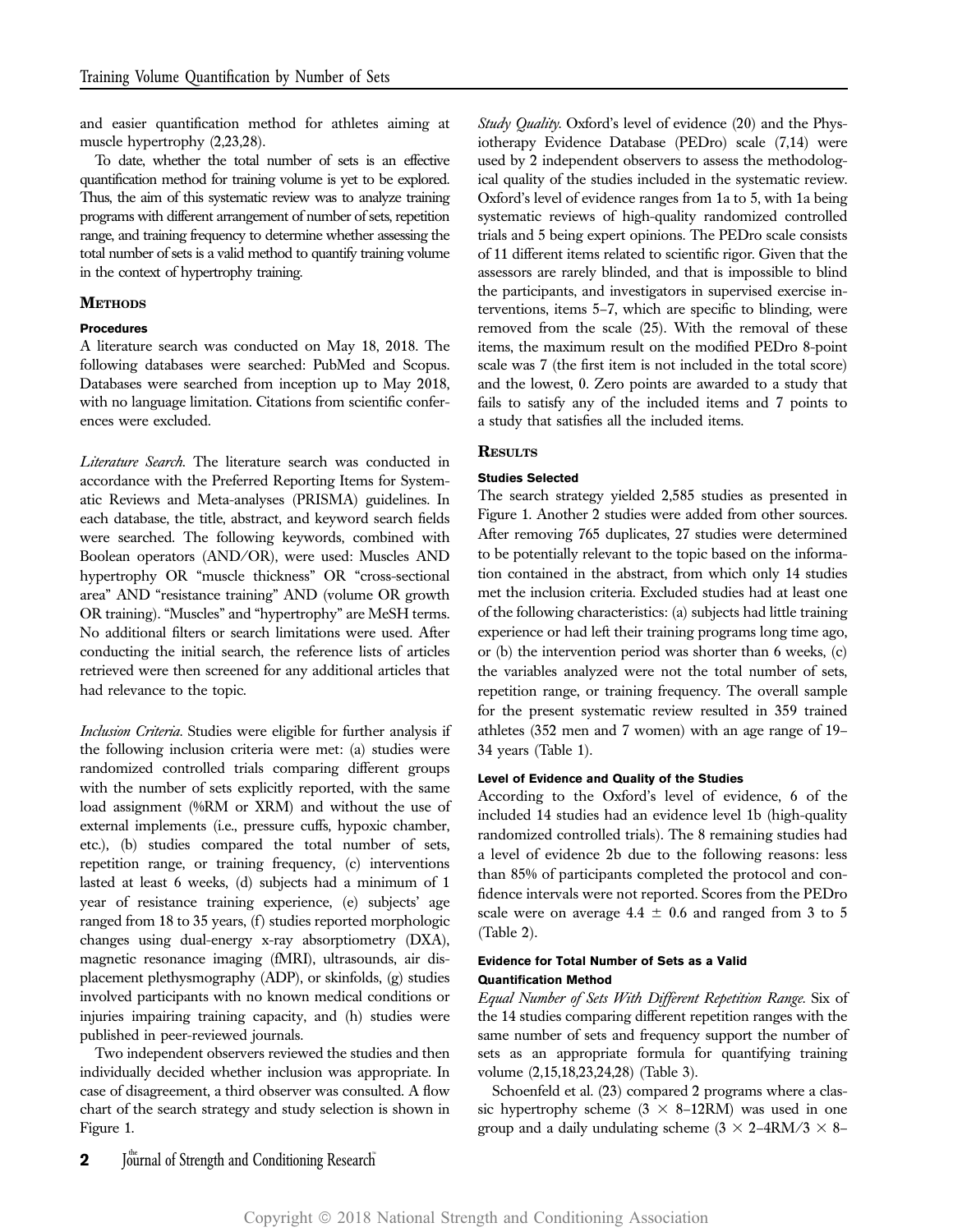

 $12RM/3 \times 20-30RM$ ) in the other one. Elbow flexors and extensors, and quadriceps femoris muscle thickness were measured by ultrasound. Volume load was significantly higher in the constant repetitions group, although no significant differences in muscle mass were found between groups. However, when looking at the effect sizes, the undulating program was superior  $(ES = 0.77$  and 0.72, for extensors and flexors, respectively, moderate effect), when compared with the constant repetitions group ( $ES = 0.48$  and 0.57, for extensors and flexors, respectively, small effect).

Another trial by the same research group (24) compared high loads (3  $\times$  2–4RM) with moderate loads (3  $\times$  8– 12RM) training protocols during 8 weeks. They measured elbow extensors and flexors, and lateral quadriceps muscle thickness with ultrasound. There were significant differences in VL, being higher in the moderate loads group. However, no significant differences were seen for muscle thickness,

although the moderate loads group induced a high effect size  $(ES = 1.17)$  compared with a low effect size in the high loads group  $(ES = 0.33)$ .

Finally, Schoenfeld et al. (28) compared 2 training groups performing 3 sets per exercise with different repetition ranges. The low load group performed 25–35 repetitions to failure and the high load group 8–12 repetitions to failure in each exercise for 8 weeks. The researchers measured elbow flexors and extensors, and quadriceps femoris using ultrasound. No significant differences were observed between groups in any of the 3 measurements.

Au et al. (2) compared 3 different groups: a high repetition group (3  $\times$  20–25RM), a low-repetitions group (3  $\times$  8– 12RM), and a control group. Subjects trained 2 times per week for 12 weeks. Fat-free mass and % body fat were determined through ADP. Results showed no significant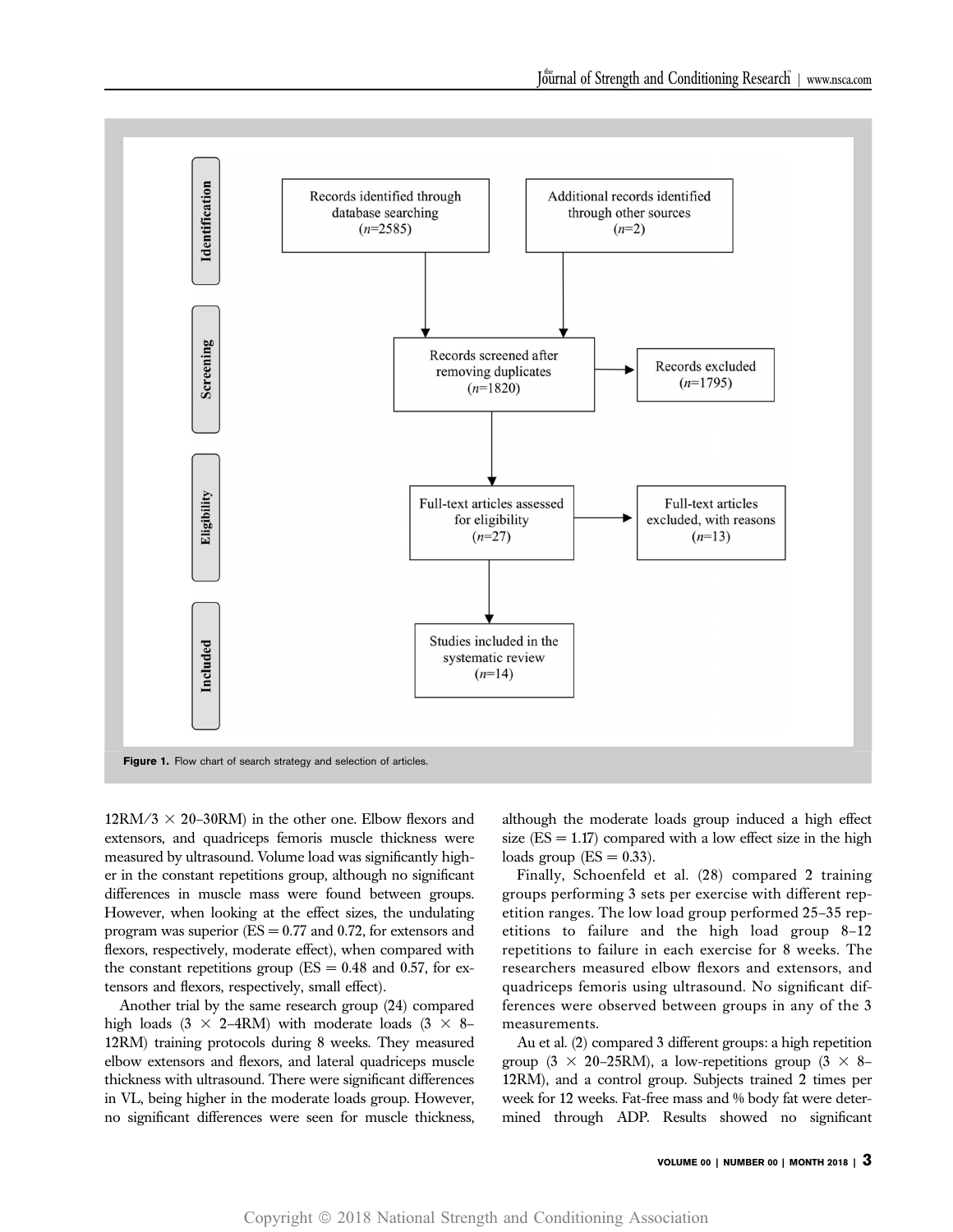| Study                         | Number<br>(M/F) | Age                                | Training<br>experience         | Other characteristics                                                                                      |
|-------------------------------|-----------------|------------------------------------|--------------------------------|------------------------------------------------------------------------------------------------------------|
| Amirthalingam<br>et al. $(1)$ | 19/0            | $19.0 -$<br>24.0                   | At least $1 y$                 | Subjects needed to be currently performing at least 3 training<br>sessions per wk                          |
| Au et al. (2)                 | 46/0            | 23.0 $\pm$<br>2.0                  | At least 2 y                   | n/a                                                                                                        |
| Brigatto et al.<br>(4)        | 20/0            | $27.1 \pm$<br>5.5                  | 4.1 $\pm$ 1.8 y                | Minimum 1RM BS of 1.25 BM and 1RM BP of at least equal BM                                                  |
| Gomes et al.<br>(9)           | 23/0            | $18.0 -$<br>32.0                   | At least 3 y                   | n/a                                                                                                        |
| Klemp et al.<br>(12)          | 16/0            | 23.0 $\pm$<br>3.0                  | At least 2 y                   | Minimum 1RM BS of 1.25 BM and 1RM BP of at least equal BM                                                  |
| Lopes et al.<br>(13)          | 16/0            | 24.6 $\pm$<br>5.8                  | $2.3 \pm 1.4$ y                | Participants did not follow a periodized training program                                                  |
| Mangine et al.<br>(15)        | 33/0            | 24.0 $\pm$<br>3.0                  | $5.7 \pm 2.2$ y                | The participants' prior training habits were under reported                                                |
| Morton et al.<br>(18)         | 49/0            | 23.0 $\pm$<br>1.0                  | 4.0 $\pm$ 2.0 y                | n/a                                                                                                        |
| Schoenfeld<br>et al. (23)     | 30/0            | 23.3 $\pm$<br>2.9                  | 4.7 $\pm$ 3.2 y                | Participants regularly performed the barbell BS and BP exercises<br>for at least 1 year prior to the study |
| Schoenfeld<br>et al. (24)     | 26/0            | $23.2 \pm$<br>4.2                  | At least 1 y                   | <b>Experienced lifters</b>                                                                                 |
| Schoenfeld<br>et al. (28)     | 24/0            | 23.3                               | 3.4y                           | <b>Experienced lifters</b>                                                                                 |
| Schoenfeld<br>et al. (29)     | 20/0            | $23.2 \pm$<br>2.7                  | 4.2 $\pm$ 2.4 y                | <b>Experienced lifters</b>                                                                                 |
| Thomas and<br>Burns (34)      | 12/7            | 34.2 $\pm$<br>11.0                 | $3.9 \pm 3.8$                  | n/a                                                                                                        |
|                               |                 | 35.1 $\pm$<br>6.9                  | 4.6 $\pm$ 2.6 y                |                                                                                                            |
| Yue et al. (36)               | 18/0            | $21 \pm$<br>3.2<br>$28 \pm$<br>7.9 | $3.0 \pm 0.5/2.9$<br>$±$ 0.4 y | They included BS and BP exercises for a minimum of 2 and<br>a maximum of 5 y                               |

 $BF =$  bench press; 1RM, 1-repetition maximum.

differences between training groups, although there were significant differences when comparing the intervention groups with the control group.

Similarly, Mangine et al. (15) compared high loads (4  $\times$ 3–5RM) with moderate loads  $(4 \times 10$ –12RM) during 8 weeks. Both groups before the start of the trial completed a run-in basic work period to remove confounding factors. Anthropometric variables were measured by DXA and segmental (arms, legs, and chest) muscle thickness using ultrasound. Results show no significant differences between groups in fat-free mass or segmental muscle thickness.

Morton et al. (18) conducted a trial where subjects ( $n =$ 49) trained 4 times per week during 12 weeks. One group performed a high repetition  $(3 \times 20-25\text{RM})$  and the other a low repetition program  $(3 \times 8-12RM)$ , and segmental muscle mass gains were measured by DXA. No significant differences were detected for fat-free mass between groups, despite lower VL in the low-repetition group.

However, since ADP and DXA poorly reflect changes in muscle mass, these results from Au et al. (2), Mangine et al. (15), and Morton et al. (18) should be interpreted with caution.

Equal Number of Sets With Different Training Frequency. Four of 14 studies analyzed the potential differences between different training frequencies matching repetition range and the number of sets per muscle group (4,9,34,36) (Table 3).

Brigatto et al. (4) compared 2 resistance training routines with different training frequencies. One of the groups trained each muscle group 1 time per week, and the other one, 2 times per week. Weekly, the number of sets per muscle group and repetition range were equalized, but total training load was not the same (different VL). The training program lasted 8 weeks and subjects trained 2 or 4 times per week. Muscle hypertrophy was assessed by muscle thickness using ultrasound (triceps braquii, elbow flexors, vastus lateralis, and

# 4 Journal of Strength and Conditioning Research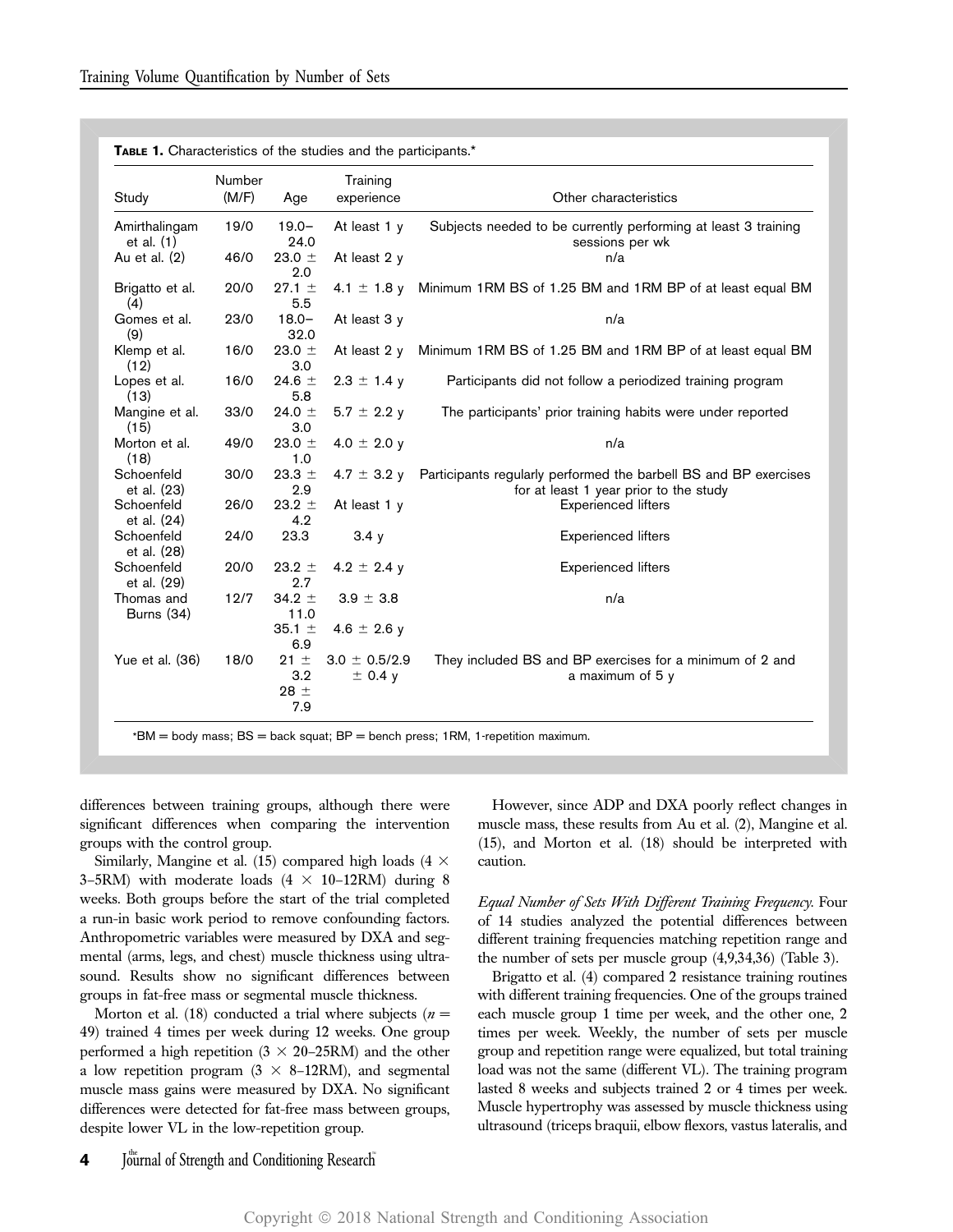TABLE 2. Physiotherapy evidence database (PEDro) ratings and oxford evidence levels of the included studies.\*

| Study                                         | 1                 |  |  |  | 2 3 4 5 6 7 8 Total | Evidence<br>level |
|-----------------------------------------------|-------------------|--|--|--|---------------------|-------------------|
| Amirthalingam Yes 1 0 1 1 0 1 1<br>et al. (1) |                   |  |  |  | 5                   | 1b                |
| Au et al. (2) Yes 1 0 1 0 0 1 1               |                   |  |  |  | 4                   | 2b                |
| Brigatto et al. Yes 1 0 1 1 0 1 1<br>(4)      |                   |  |  |  | 5                   | 1b                |
| Gomes et al.<br>(9)                           | Yes 1011011       |  |  |  | 5                   | 1b                |
| Klemp et al.<br>(12)                          | Yes 0 0 1 0 0 1 1 |  |  |  | 3                   | 2b                |
| Lopes et al.<br>(13)                          | Yes 1011011       |  |  |  | 5                   | 2h                |
| Mangine et al. Yes 1 0 1 1 0 1 1<br>(15)      |                   |  |  |  | 5                   | 1b                |
| Morton et al.<br>(18)                         | Yes 1 0 1 1 0 1 1 |  |  |  | 5                   | 1b                |
| Schoenfeld<br>et al. (23)                     | Yes 1 0 1 0 0 1 1 |  |  |  | 4                   | 2b                |
| Schoenfeld<br>et al. (24)                     | Yes 1 0 1 0 0 1 1 |  |  |  | 4                   | 2h                |
| Schoenfeld<br>et al. (28)                     | Yes 1 0 1 0 0 1 1 |  |  |  | 4                   | 2b                |
| Schoenfeld<br>et al. (29)                     | Yes 1 0 1 0 0 1 1 |  |  |  | 4                   | 2b                |
| Thomas and<br>Burns (34)                      | Yes 0 0 1 1 0 1 1 |  |  |  | 4                   | 2b                |
| Yue et al. (36) Yes 1 0 1 1 0 1 1<br>Total    |                   |  |  |  | 5<br>4.4            | 1b                |

\*Items in the PEDro scale:  $1 =$  eligibility criteria were specified;  $2 =$  subjects were randomly allocated to groups;  $3 =$  allocation was concealed;  $4 =$  the groups were similar at baseline regarding the most important prognostic indicators:  $5 =$  measures of 1 key outcome were obtained from 85% of subjects initially allocated to groups;  $6 =$  all subjects for whom outcome measures were available received the treatment or control condition as allocated or, where this was not the case, data for at least 1 key outcome were analyzed by "intention to treat";  $7$  = the results of between-group statistical comparisons are reported for at least 1 key outcome;  $8 =$  the study provides both point measures and measures of variability for at least 1 key outcome.

anterior quadriceps). No significant differences were observed between groups with regard to gains in muscle mass.

Gomes et al. (9) compared a high-frequency resistance training program with a low frequency one with the same number of sets (10–15 sets per muscle group) and repetition range (8–12 reps). The training program lasted 8 weeks and subjects trained 5 times per week. Dual-energy x-ray absorptiometry was used to calculate different body segments, and muscle mass index was estimated. No significant differences were seen between groups with regard to gains in muscle mass, regardless of significant differences in VL (higher in the high-frequency group).

Similarly, Yue et al. (36) compared 2 weekly equalized volume resistance training routines with differing training frequencies, but with the same number of sets per exercise and muscle group each week. The group with highfrequency and low-volume per session trained 4 days per week, and the group with low-frequency and high-volume per session trained 2 days per week. Both groups performed 2 different routines over the course of 6 weeks. Measurements included standard measurements for anthropometric assessment, fat mass, and fat-free mass estimated from the whole-body densitometry using ADP, limb circumference with tape, and muscle thickness (elbow flexors, anterior deltoid, and vastus lateralis) with ultrasound. No significant differences were found between groups although effect sizes were greater in the high-volume–low-frequency group  $(ES =$ 0.76 for vastus lateralis circumference and  $ES = 0.59$  for fatfree mass).

Thomas and Burns (34) compared frequency 1 (sessions per muscle group per week) vs. frequency 3 (sessions per muscle group per week). Both groups performed 3 sets of 8–12RM in each exercise for 8 weeks. Fat-free mass and body composition were assessed by DXA. The results showed no significant differences between groups, suggesting that, independently of training frequency, there are no differences in muscle hypertrophy when training volume is matched (in terms of the number of sets and repetition range). It has to be noted that VL was not quantified.

# Evidence for Volume Load as a Valid Quantification Method

Equal Volume Load With Different Number of Sets. Three of the studies included in this review support the use of VL as a strategy to quantify the training volume (12,13,29) (Table 3). Schoenfeld et al. (29) compared 2 training programs during 8 weeks with different number of sets but equal VL. One group performed a training program aiming at strength development ( $7 \times 2-4RM$ ), whereas the other one aimed at hypertrophy  $(3 \times 8-12RM)$ . The authors found no differences in biceps brachialis thickness measured with ultrasound (12.6 vs. 12.7% in the hypertrophy and strength group, respectively).

Klemp et al. (12) equated total VL and relative volume (sets  $\times$  reps  $\times$  %1RM) in 2 groups performing a daily undulating program with different intensities and the number of sets. The low-repetition group followed this schedule:  $8 \times 6$  $3 \times 75\%$  1RM, 9  $\times$  4  $\times$  80% 1RM, and 10  $\times$  2  $\times$  85% 1RM on alternate days. Meanwhile, the high repetition group followed this schedule:  $4 \times 12 \times 60\%$  1RM,  $4 \times 10 \times 65\%$ 1RM, and  $5 \times 8 \times 70\%$  1RM on alternate days. Pectoralis major, lateral quadriceps medial, lateral quadriceps distal, and anterior quadriceps muscle thickness were measured with ultrasound. No significant differences were found between groups, although the lateral quadriceps distal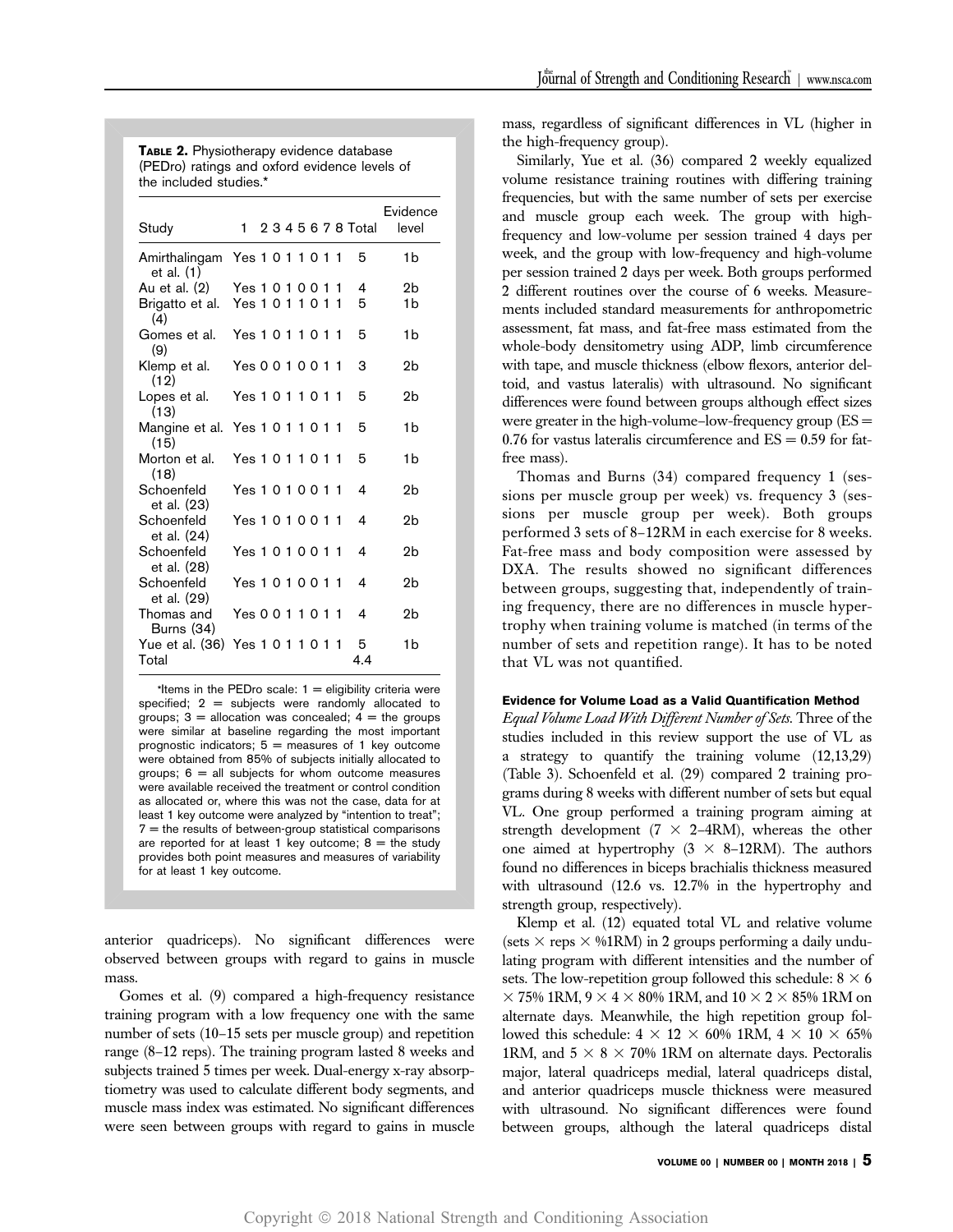| Study                         | Groups                                                                                                                                                                    | Weeks/<br>days      | Same VL         | Outcomes                                                                                                                                                   |
|-------------------------------|---------------------------------------------------------------------------------------------------------------------------------------------------------------------------|---------------------|-----------------|------------------------------------------------------------------------------------------------------------------------------------------------------------|
|                               |                                                                                                                                                                           |                     |                 |                                                                                                                                                            |
| Amirthalingam<br>et al. $(1)$ | HV: 10 $\times$ 10/60-90"<br>LV: $5 \times 10/60 - 90''$                                                                                                                  | 6 wk,<br>$3\times$  | No              | No significant differences between groups and similar effect sizes                                                                                         |
| Au et al. (2)                 | HR: $3 \times 20 - 25$ RM/1'<br>LR: $3 \times 8 - 12$ RM/1'                                                                                                               | 12 wk,<br>$2\times$ | Not<br>reported | No significant differences between experimental groups, and similar effect sizes. Significant<br>differences between experimental groups and control group |
| Brigatto et al.<br>(4)        | HF: each muscle group $2\times$<br>LF: each muscle group $1 \times$<br>WV: same total sets: 8-16 sets per wk<br>& 8-12 reps/60-120"                                       | 8 wk                | <b>No</b>       | No significant differences between groups and similar effect sizes                                                                                         |
| Gomes et al.<br>(9)           | HF: $5 \times$ wk per muscle group<br>HV: $1 \times$ wk per muscle group<br>WV: same total sets: 10-15 sets per<br>wk & 8-12 reps/90"                                     | 8 wk                | No              | No significant differences between groups. Effect size favors HF group                                                                                     |
| Klemp et al.<br>(12)          | HL: 8 $\times$ 6/9 $\times$ 4/10 $\times$ 2<br>ML: $4 \times 12/4 \times 10/5 \times 8$<br>Rest: $5-7'$                                                                   | 8 wk,<br>$3\times$  | Yes             | No significant differences between groups and similar effect sizes                                                                                         |
| Lopes et al.<br>(13)          | ML: 6 $\times$ 10RM/60"<br>LL: $3 \times 20$ RM/60"                                                                                                                       | 6 wk,<br>$4\times$  | Yes             | No significant differences between groups, and similar effect sizes                                                                                        |
| Mangine et al.<br>(15)        | VOL: $4 \times 10 - 12 (70\%)/1'$<br>INT: 4 $\times$ 3-5 (90%)/3'                                                                                                         | 8 wk,<br>$4\times$  | No              | No significant differences between groups in LBM, neither for segments, except in the LBM<br>of the arm (higher effect size for the intensity group)       |
| Morton et al.<br>(18)         | HR: $3 \times 20 - 25$ RM/1'<br>LR: $3 \times 8 - 12$ RM/1'                                                                                                               | 12 wk,<br>$4\times$ | No              | No significant differences between groups, and similar effect sizes                                                                                        |
| Schoenfeld<br>et al. (23)     | CL: $3 \times 8 - 12$ RM/2'<br>VAL: $3 \times 2 - 4$ RM/3 $\times 8 - 12/3 \times 20 -$<br>30RM/2                                                                         | 8 wk,<br>$3\times$  | No              | No significant differences between groups in muscle thickness. Effect sizes favors varied<br>group                                                         |
| Schoenfeld,<br>et al. (24)    | HL 3 $\times$ 2-4RM/2'<br>ML: $3 \times 8 - 12$ RM/2'                                                                                                                     | 8 wk,<br>$3\times$  | No              | No significant differences between groups in muscle thickness. The effect size was higher in<br>moderate load group for the vastus lateralis               |
| Schoenfeld,<br>et al. (28)    | LL: $3 \times 25 - 35$ RM/90"<br>HL: $3 \times 8 - 12$ RM/90"                                                                                                             | 8 wk,<br>$3\times$  | Not<br>reported | No significant differences between groups in all measures. The effect size was higher in high<br>load group for the vastus lateralis                       |
| Schoenfeld<br>et al. (29)     | Strength: $7 \times 2 - 4$ RM/3'<br>Hypertrophy: $3 \times 8 - 12$ RM/90"                                                                                                 | 8 wk,<br>$3\times$  | Yes             | No significant differences between groups and similar effect sizes                                                                                         |
| Thomas and<br>Burns (34).     | HF: each muscle group $3\times$<br>LF: each muscle group $1 \times 3 \times 8$ -12/<br>$1 - 2'$                                                                           | 8 wk                | Not<br>reported | No significant differences between groups and similar effect sizes                                                                                         |
| Yue et al. (36)               | HF 4 d $\cdot w^{-1}$ -Each muscle 2 $\times$<br>HV 2 d $\cdot w^{-1}$ -Each muscle 1 $\times$<br>WV: same total series: $2 \times 8 - 12/4 \times$<br>$8 - 12$ $2'$ rest | 6 wk                | Not<br>reported | No significant differences between groups. Effect size favors high-volume group                                                                            |

\*VL <sup>=</sup> volume load; HR <sup>=</sup> high repetition; LR <sup>=</sup> low repetition; RM, repetition maximum; HF <sup>=</sup> high frequency; HV <sup>=</sup> high volume; WV <sup>=</sup> weekly volume; HL <sup>=</sup> high loads; ML <sup>=</sup> middle loads; LL = low load; LV = low volume; VOL = volume; INT = intensity VAL; varied load; LBM = lean body mass.

6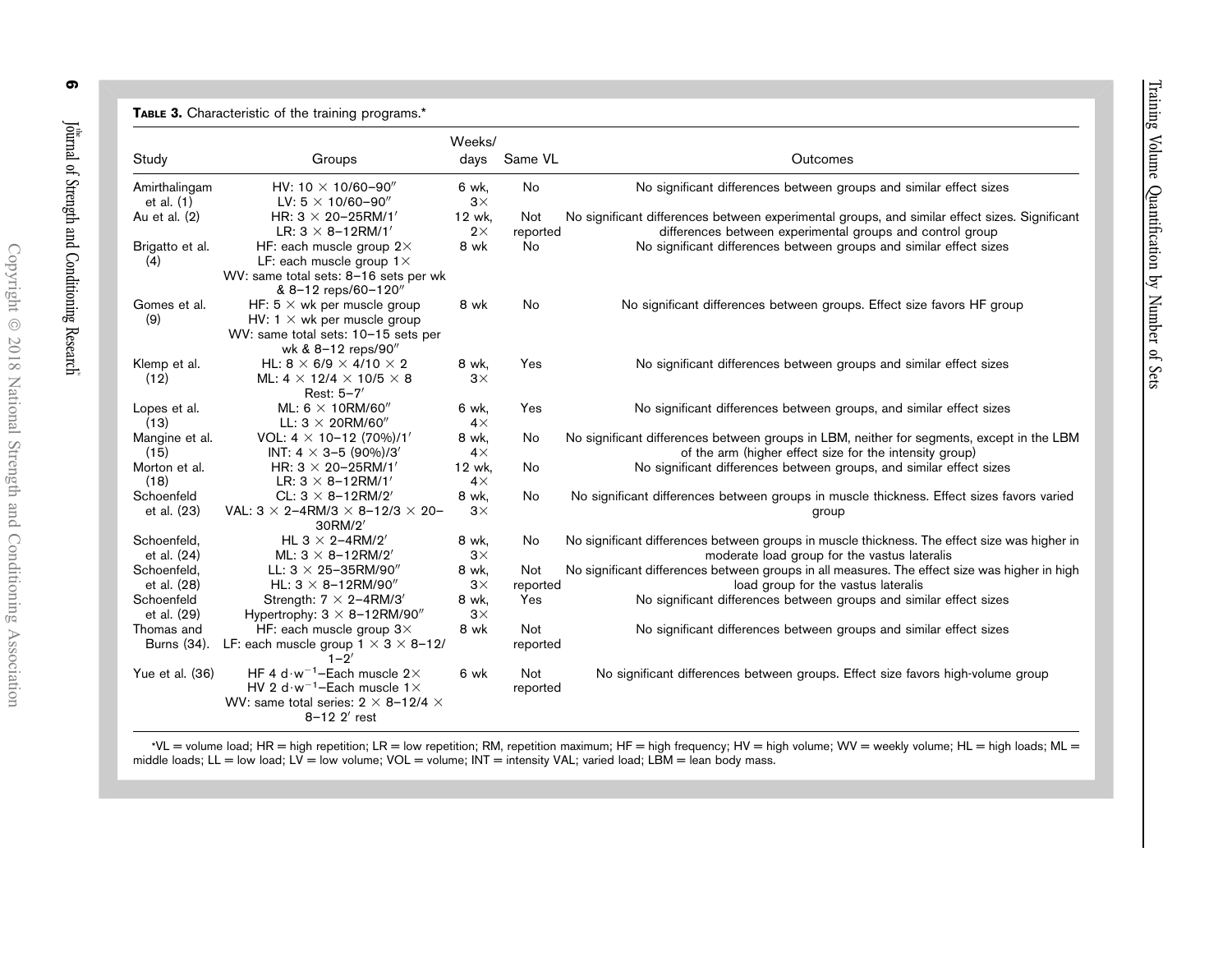

increased more in the high repetition group (moderate effect size) vs. the low repetition group (small effect size).

Lopes et al. (13) compared 2 training programs during 6 weeks with the same VL but different number of sets. One group performed a high set volume and medium loads program  $(6 \times 10$ RM) and the other group a moderate set volume and low loads program  $(3 \times 20$ RM). Changes in muscle mass were assessed by mean of skinfolds, but no differences were found between groups. Fat-free mass increased to 4.7%  $\pm$  1.0 and 3.7%  $\pm$  1.7 in the medium and low load groups, respectively. However, taking into account the lack of reliability of skinfolds when assessing muscle gains, these results should be interpreted with caution.

# Evidence Against Volume Load and Total Number of Sets

One study included in this review concluded that VL and the total number of sets are not reliable strategies to quantify training volume when aiming at muscle hypertrophy (1).

Amirhalingam et al. (1), compared 2 training programs with different number of sets and different VL during 6 weeks. The high-volume group performed  $10 \times 10$  repetitions and the lowvolume group  $5 \times 10$  repetitions. Both groups completed the same number of sets for the assistive exercises (i.e., 3–4 sets). Biceps brachii, triceps brachii, anterior thigh, and posterior thigh muscle thickness were measured with ultrasounds, and body composition was assessed with DXA. No significant differences were found between groups in muscle thickness or body composition (small effect sizes for all measures).

# **DISCUSSION**

The main finding of this systematic review was that the total number of sets per muscle group to muscle failure (or close

to) seems to be an easy and reliable method to quantify training volume in experienced individuals who aim at hypertrophy. This systematic review also shows that other variables such as training frequency per muscle group, training intensity, and repetition range do not alter the results provided when the total number of sets is matched (2,9,15,18,23,24,34) (Table 3).

However, although most of the studies meeting the inclusion criteria supported this hypothesis, when comparing low repetition ranges (high loads) vs. moderate repetition ranges (moderate loads), the effect sizes favored training programs with moderate loads (Table 3). A recent metaanalysis comparing low vs. high loads reported that muscle mass gains were similar independently of repetition range and external load (25). Yet, in most studies, the authors described the low repetition protocol as a range of 6–12 repetitions (25). For these cases, the present review suggests that using the total number of sets to quantify training volume is more accurate when the repetition range lies between 6 and 20+ repetitions than when it lies below 6 repetitions.

Among the different mechanisms leading to muscle hypertrophy, metabolic stress is one of the most important factors (31). Metabolic stress involves cell swelling, changes in myokine production, generation of reactive oxygen species, and an acute hormonal response (31), although this last point may be more related to exercise adaptations (35). Metabolic stress induces muscle adaptations mainly by increasing motor unit recruitment (6), which implies that when using low loads, it is key to reach muscle failure (or at least get close to it) (30).

This suggests that when comparing different training protocols or quantifying training sessions with a wide range of repetitions, sets must be close to muscle failure (3 or less repetitions in reserve) (22). However, although performing sets to failure can potentiate muscle mass gains, doing it in a systematic way may be detrimental at a neuromechanic (force generation capacity) and hormonal levels (cortisol and testosterone alterations) (11,17). Therefore, to optimize training quantification using the number of sets, it is recommended to take into account sets (close) to muscle failure.

However, well-designed experiments still support the use of VL to quantify training volume (5). Campos et al. (5) reported that low and intermediate repetition training protocols induce similar muscular adaptations and suggested that both physical performance and the associated physiological adaptations are linked to the intensity and number of repetitions performed, thus supporting the "strengthendurance continuum." Yet, the aforementioned study only tested untrained participants. Training responses have been reported to be dependent of training experience because experienced subjects have an attenuated postexercise anabolic response (10,19,21). This implies that the results reported by Campos et al. (5) may not be extrapolated to trained athletes as the ones featured in the review.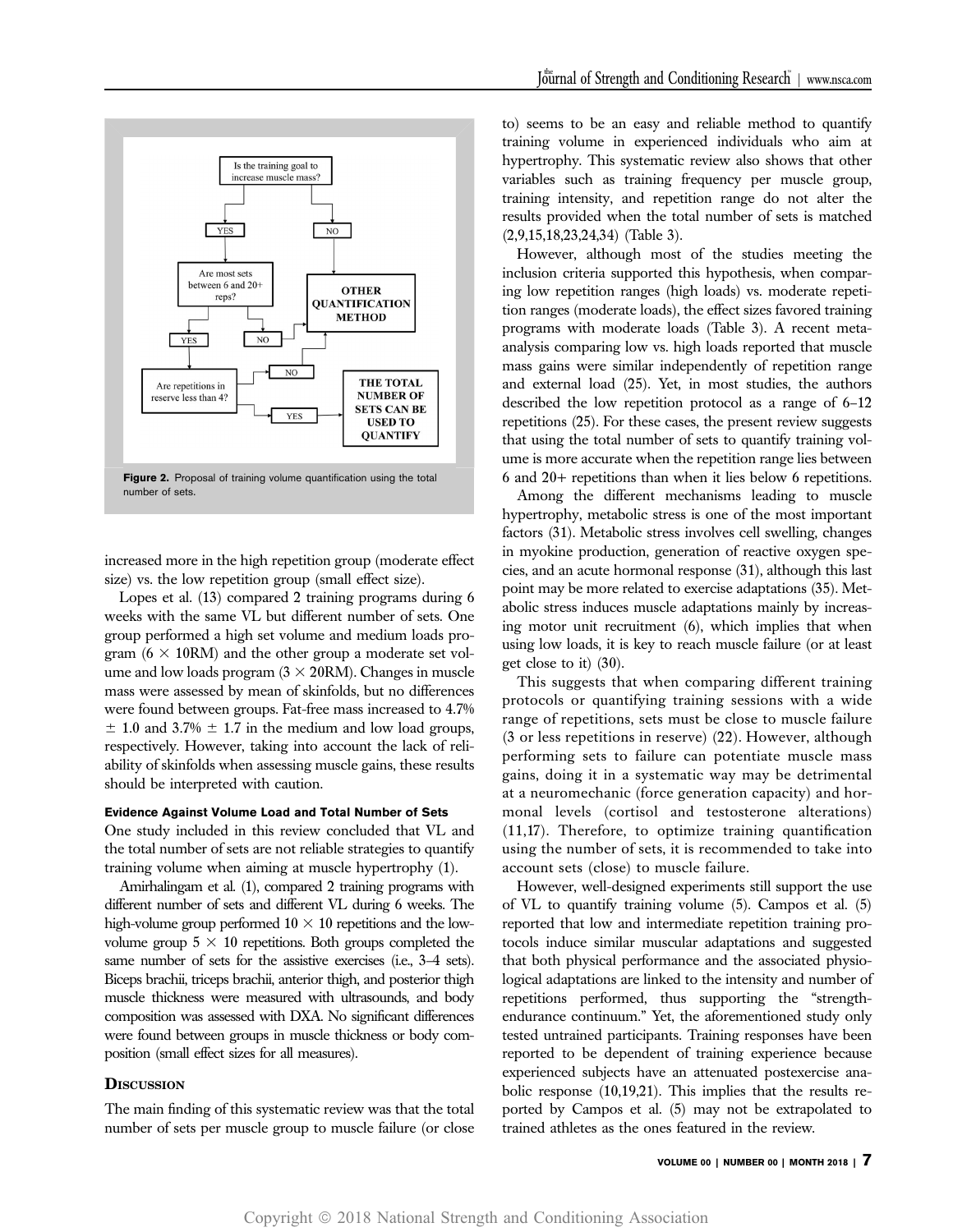Another major constraint of VL as a quantification method becomes evident when different exercises are compared. For example, if we use VL to compare leg press and squats at an equivalent relative intensity and using the same number of sets and repetitions (to failure), total tonnage and thus, TW, will always be higher for leg press. However, in a real-life scenario, the perceived effort when performing these exercises will be similar, or even higher for the squat, because it requires more muscles to complete the movement (because of the stabilization requirements) and because of a higher muscle activation (8). Therefore, when the goal is to compare training loads at different times of season and the recommended exercises vary, then VL may not be the best choice for training volume quantification (16,33). In addition, according to Amirthalingam et al. (1), when certain training volume is achieved, there are no further muscle gains. This may explain why studies supporting VL as a quantification method reported similar results independently of the total number of sets (29).

We have to acknowledge several limitations. These include the moderate quality of some the studies analyzed. According to the PEDro scale used in this review, only the half of the studies included scored 5 points (Table 2), whereas 6 studies scored 4 points and 1 study scored 3 points, which ultimately precludes us from drawing a definitive conclusion from the results. Another important limitation was related to the methods used to assess the outcomes. For example, one of the studies (13) used skinfolds as an assessment tool and, although it is validated (3), is one of the less reliable methods. The same is true for the ADP, which was used by one of the studies included in this review (2). Finally, the results of this review cannot be extrapolated to the general population because it only analyzed trained subjects. All these limitations imply that the conclusions of this review should be interpreted with caution.

In summary, although there are many variables in a training program that may influence muscle mass gains, it seems that counting the number of sets to failure, or near to, is an adequate method to quantify training volume when all the other variables are kept constant. Therefore, and based on the results discussed above, we suggest the approach depicted in Figure 2 for an optimal training volume quantification using the total number of sets.

#### PRACTICAL APPLICATIONS

The results of this review suggest that counting the total number of sets to, or near to, failure per muscle group can be an optimal strategy to quantify training volume in experienced athletes aiming at hypertrophy. More specifically, the total number of sets can be used when the repetition range lies between 6 and 20+ (Figure 2). Athletes and coaches can use this method to monitor the increasing load throughout a training mesocycle, as well as to compare training loads between different training blocks in an easy and reliable way. This approach requires further development to assess whether specific numbers of sets are key to inducing optimal muscle gains and may help to guide experimental enquiries into hypertrophy focused training along a slightly different path than currently being tread.

#### **ACKNOWLEDGMENTS**

There is no disclosure of funding to report for this study. Authors report no conflict of interest.

#### **REFERENCES**

- 1. Amirthalingam, T, Mavros, Y, Wilson, G, Clarke, J, Mitchell, L, and Hackett, D. Effects of a modified German volume training program on muscular hypertrophy and strength. J Strength Cond Res 31: 3109–3119, 2017.
- 2. Au, J, Oikawa, S, Morton, R, Macdonald, M, and Phillips, S. Arterial stiffness is reduced regardless of resistance training load in young men. Med Sci Sports Exerc 49: 342–348, 2017.
- 3. Bentzur, K, Kravitz, L, and Lockner, D. Evaluation of the BOD POD for estimating percent body fat in collegiate track and field female athletes: A comparison of four methods. J Strength Cond Res 22: 1985–1991, 2008.
- 4. Brigatto, F, Braz, T, Zanini, T, Germano, M, Aoki, M, Schoenfeld, B, et al. Effect of resistance training frequency on neuromuscular performance and muscle morphology after eight weeks in trained men. J Strength Cond Res 2018 Epub ahead of print.
- 5. Campos, G, Luecke, T, Wendeln, H, Toma, K, Hagerman, F, Murray, T, et al. Muscular adaptations in response to three different resistance-training regimens: Specificity of repetition maximum training zones. Eur J Appl Physiol 88: 50-60, 2002.
- 6. Dankel, S, Mattocks, K, Jessee, M, BucknerS, Mouser, J, and Loenneke, J. Do metabolites that are produced during resistance exercise enhance muscle hypertrophy? Eur J Appl Physiol 117: 2125-2135, 2017.
- 7. de Morton, N. The PEDro scale is a valid measure of the methodological quality of clinical trials: A demographic study. Aust J Physiother 55: 129–133, 2009.
- 8. Escamilla, R, Fleisig, G, Zheng, N, Lander, J, Barrentine, S, Andrews, J, et al. Effects of technique variations on knee biomechanics during the squat and leg press. Med Sci Sports Exerc 33: 1552-1566, 2001.
- 9. Gomes, G, Franco, C, Nunes, P, and Orsatti, F. High-frequency resistance training is not more effective than low-frequency resistance training in increasing muscle mass and strength in welltrained men. J Strength Cond Res 2018 Epub ahead of print.
- 10. Gonzalez, A, Hoffman, J, Townsend, J, Jajtner, A, Wells, A, Beyer, K, et al. Association between myosin heavy chain protein isoforms and intramuscular anabolic signaling following resistance exercise in trained men. Physiol Rep  $3$ : e12268, 2015.
- 11. Izquierdo, M, Ibañez, J, González-Badillo, J, Häkkinen, K, Ratamess, N, Kraemer, W, et al. Differential effects of strength training leading to failure versus not to failure on hormonal responses, strength, and muscle power gains. J Appl Physiol 100: 1647–1656, 2006.
- 12. Klemp, A, Dolan, C, Quiles, J, Blanco, R, Zoeller, R, Graves, B, et al. Volume-equated high- and low-repetition daily undulating programming strategies produce similar hypertrophy and strength adaptations. Appl Physiol Nutr Metab 41: 699-705, 2016.
- 13. Lopes, C, Aoki, M, Crisp, A, de Mattos, R, Lins, M, da Mota, G, et al. The effect of different resistance training load schemes on strength and body composition in trained men. J Hum Kinet 58: 177-186, 2017.
- 14. Maher, C, Sherrington, C, Herbert, R, Moseley, A, and Elkins, M. Reliability of the PEDro scale for rating quality of randomized controlled trials. Phys Ther 83: 713–721, 2003.
- 15. Mangine, G, Hoffman, J, Gonzalez, A, Townsend, J, Wells, A, Jajtner, A, et al. The effect of training volume and intensity on improvements in muscular strength and size in resistance-trained men. Phys Rep 3: e12472, 2015.
- 8 Journal of Strength and Conditioning Research